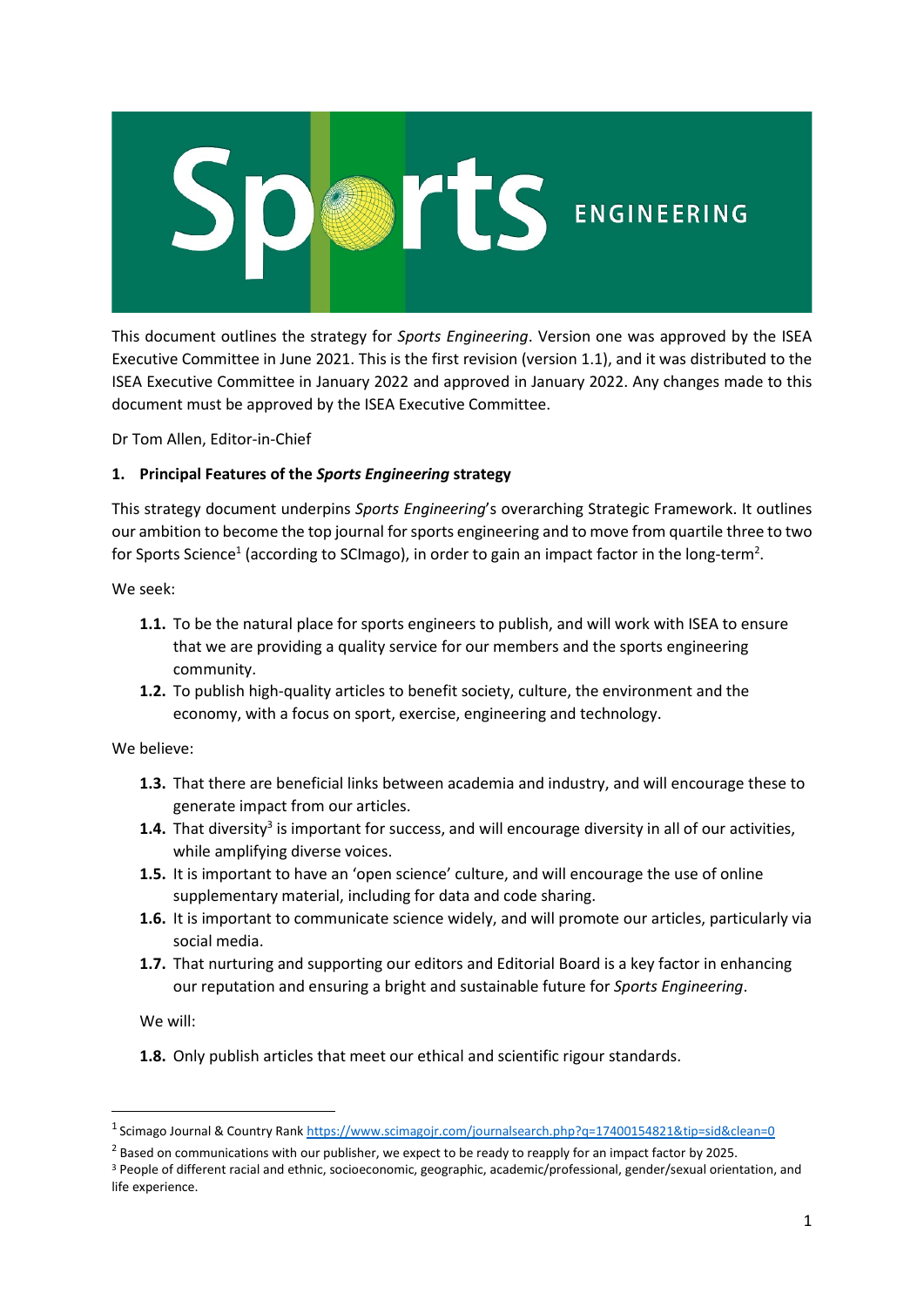- **1.9.** Focus our resources on supporting our editors, promoting *Sports Engineering* and our articles and initiatives, and developing relationships with organisations with mutual interests.
- **1.10.** *Sports Engineering* will be managed by an Editorial Team, consisting of an Editor-in-Chief, and Associate and Assistant Editors, who are supported by an Editorial Board [\(Figure](#page-1-0)  [1\)](#page-1-0). The Associate and Assistant Editors will report to the Editor-in-Chief, who will in turn report to the ISEA Executive Committee.



<span id="page-1-0"></span>*Figure 1 Editorial Team structure. Editorial Board duties will vary between members depending on their background and expertise.* 

## **2. Ambitions, Goals and Overarching Themes**

This document is about *Sports Engineering*'s identity and performance as a journal that publishes highquality research on sports engineering. Since *Sports Engineering* was founded in 1998, there has been increasing overlap between journals, and to become a quartile two Sports Science journal, we need to be one of the best overall in term of article quality. We can build on our strong performance in 2021, a series of excellent appointments to our Editorial Team and Board and our strategic partnerships to improve our performance. Whilst this strategy is not specifically about gaining an impact factor, following it should help us in our ambition to gain one.

- **2.1.** It is our purpose to publish work that enhances the sports engineering knowledge base and has a positive impact on people's lives. The main reasons we publish articles on sports engineering is to:
	- I. Benefit the sports engineering community by providing a reputable journal to publish their research and access high-quality articles.
	- II. Enhance the reputation of ISEA, which gives us more influence and ensures that sports engineering is respected as a discipline with meaningful societal impact.
	- III. Foster links between academia and the wider sports engineering and technology sector worldwide.

Therefore, the articles in *Sports Engineering* have an influence on almost all of ISEA's activities [\(Figure 2\)](#page-2-0).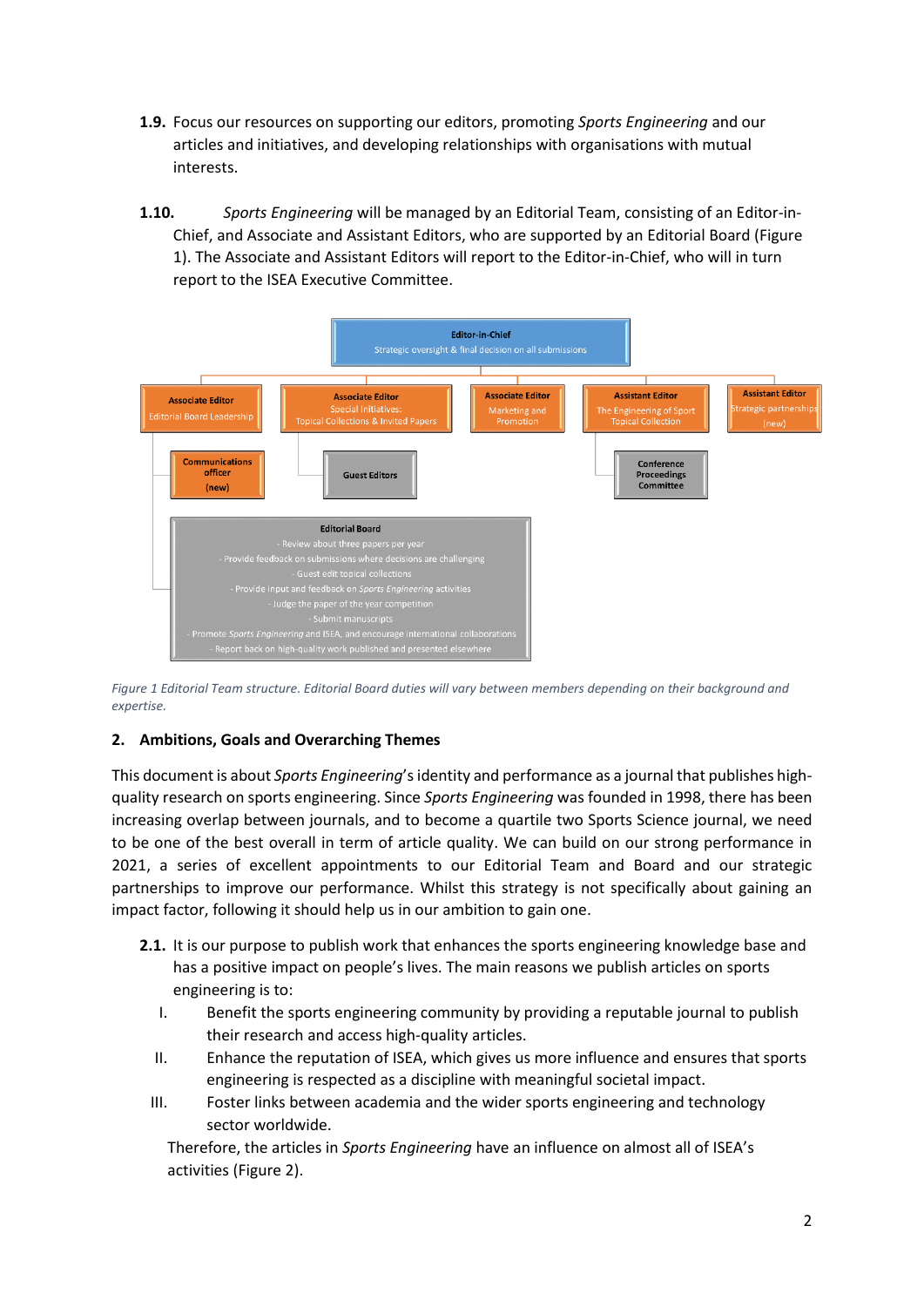

*Figure 2 Influence of Sports Engineering (SPEN) on ISEA activities*

- <span id="page-2-0"></span>**2.2.** Our ambition to be recognised as a leading journal will come from publishing a meaningful volume of high-quality articles that attract the attention of the international research community, and the wider sports engineering and technology sector.
- **2.3.** We will not achieve our ambition without making changes to how we operate and how others perceive us. We must make sound decisions, monitor performance and attract, retain and empower the best editors and researchers. To succeed, we must invest our resources<sup>4</sup> and leadership attention in activities that will increase, i) diversity, ii) the number of high-quality articles, and ii) the size of our readership, e.g. Altmetrics.
- **2.4.** We will continue to concentrate our resources by giving our editors defined roles and responsibilities [\(Figure 1\)](#page-1-0), and by collaborating with organisations, societies and events for our topical collections and initiatives. These topical collections will provide focal areas for researchers to publish their work, and will allow us to reach new audiences. They will also allow us to support and foster emerging areas, which should bring long-term benefits. These collections will help us to promote the work of our authors and make it easier for our readers to access the most relevant articles.

## **3. Key Performance Indicators and Targets**

To increase the performance of *Sports Engineering* we must develop a set of key performance indicators and associated targets (KPTs) that we can use to shape decisions.

- **3.1.** Our reputation depends on many factors, including:
	- I. The diversity and range of the work and authors who publish in *Sports Engineering*.
	- II. The impact outside of academia of the articles we publish.
	- III. Citations and downloads of the articles we publish.
	- IV. Our involvement in the international research community.
	- V. The reputation of ISEA and the publisher.

These factors all depend on the quality of the articles we publish.

<sup>4</sup> Academic publishing models are changing, and we must prepare for a possible decrease in royalties.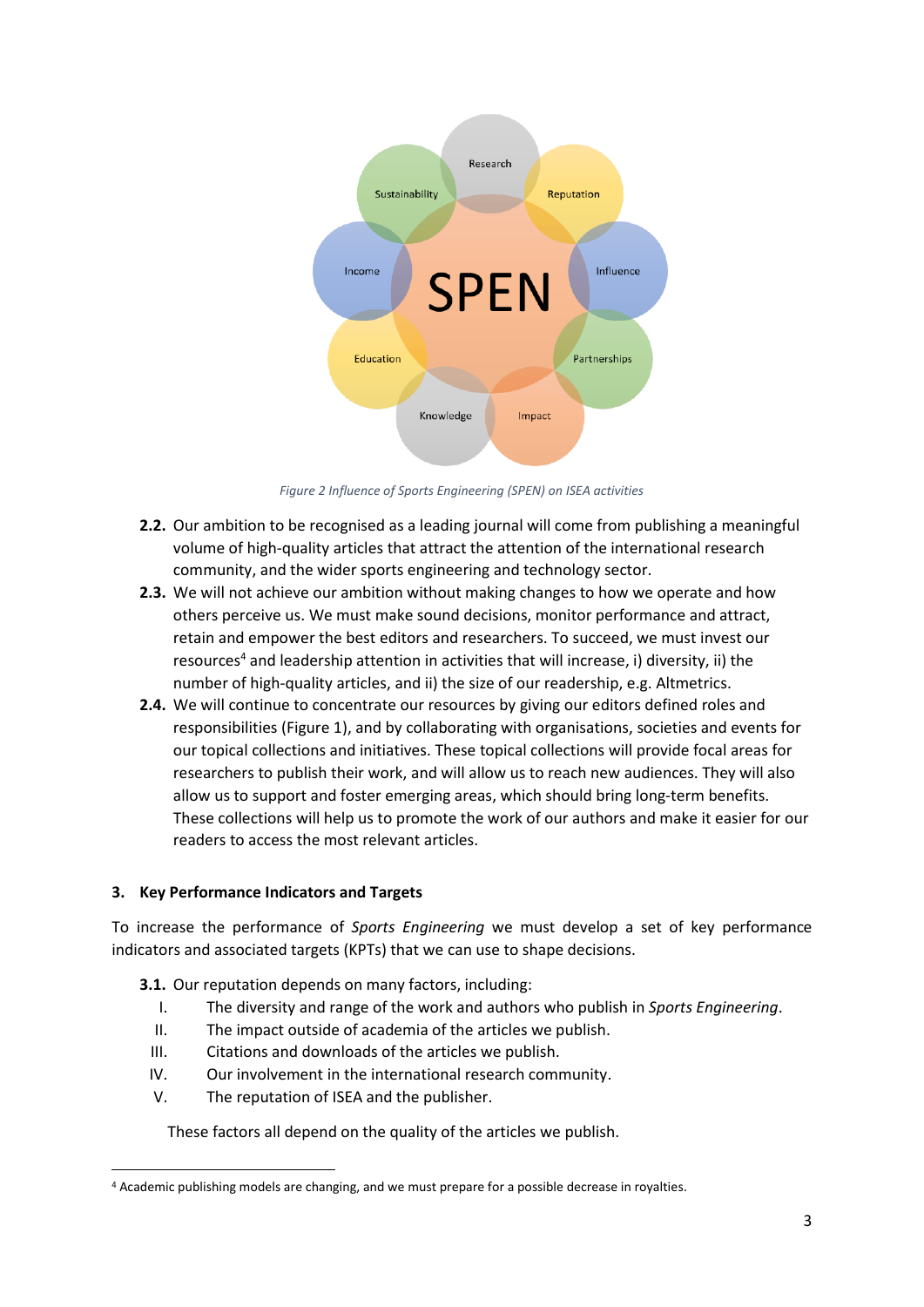#### **3.2. Quality of articles published in** *Sports Engineering*

- I. We do not currently publish enough high-quality articles<sup>5</sup> to have an excellent reputation. Some of our articles are highly cited and downloaded, but others are not.
- II. The transition to publishing selected work from the ISEA conference series, *the Engineering of Sport*, should substantially increase the number of articles we publish. We must ensure that the quality of these extra articles is high.
- III. Attractive and timely topical collections, particularly those linked to other organisations and events, should help us to increase the number of articles we publish.
- IV. Targeted invitations to excellent researchers should lead to articles of the highest quality, which are frequently downloaded and cited.

**KPT**: Publish more high-quality articles in *Sports Engineering*. A robust and rigour peerreview process, with a supportive 'hands-on' editorial approach will help to ensure that we only publish high-quality articles. We need to ensure we have an Editorial Team with broad expertise [\(Figure 1\)](#page-1-0), and pool expertise when making decisions on submissions.

**KPT:** Continue to increase the Google Scholar h5 Index of *Sports Engineering* <sup>6</sup> .

**Responsible persons:** Editorial Team

#### **3.3. Authorship of articles in** *Sports Engineering*

- I. Articles published in *Sports Engineering* tend to originate from a few research groups based within affluent institutions within well-developed regions of the world. We also tend to acceptance about only one in five articles, because of the quality of submissions and feedback from peer-review rather than a predefined target. To increase the number of articles we publish, we must increase the number and quality of submissions, which will include attracting and supporting a broader range of authors.
- II. Support from ISEA should make it easier for a more diverse range of authors, including those without established reputations and facilities for sports engineering, to publish within *Sports Engineering*. This support will be particularly important when *Sports*  Engineering becomes an open access journal<sup>7</sup>, as publishing fees will only apply to authors from institutions without an open access agreement with the publisher<sup>8</sup>. Open access publishing is beneficial for readers from organisations without a subscription to *Sports Engineering*, and for reaching the public.
- III. We will need to ensure that authors are sufficiently satisfied to both submit their future work to *Sports Engineering* and to recommend us.

**KPT:** Increase the diversity and range of the articles we publish, both in terms of the authors who publish them and the research groups where these authors are based (See Editorial Board duties in [Figure 1\)](#page-1-0).

**KPT:** Further diversify the Editorial Team and Board of *Sports Engineering*.

<sup>5</sup> 27 articles (including two editorials and an erratum) published in 2021, 24 (including two editorials) published in 2020, and 20 in 2019.

 $6$  Google Scholar h5 Index was 16 in 2020, 15 in 2019, 15 in 2017, and 13 in 2016:

[https://scholar.google.com/citations?hl=en&view\\_op=list\\_hcore&venue=XjEdLoTqTkQJ.2020](https://scholar.google.com/citations?hl=en&view_op=list_hcore&venue=XjEdLoTqTkQJ.2020)

<sup>7</sup> *Sports Engineering* is now a transformative journal, and when 75% of the articles published in a given year are open access, *Sports Engineering* will become an open access journal.

 $8$  Authors from institutions with an open access agreement with the publisher will have their open access publishing fee covered by the agreement, e.g.<https://www.springernature.com/gp/open-research/institutional-agreements>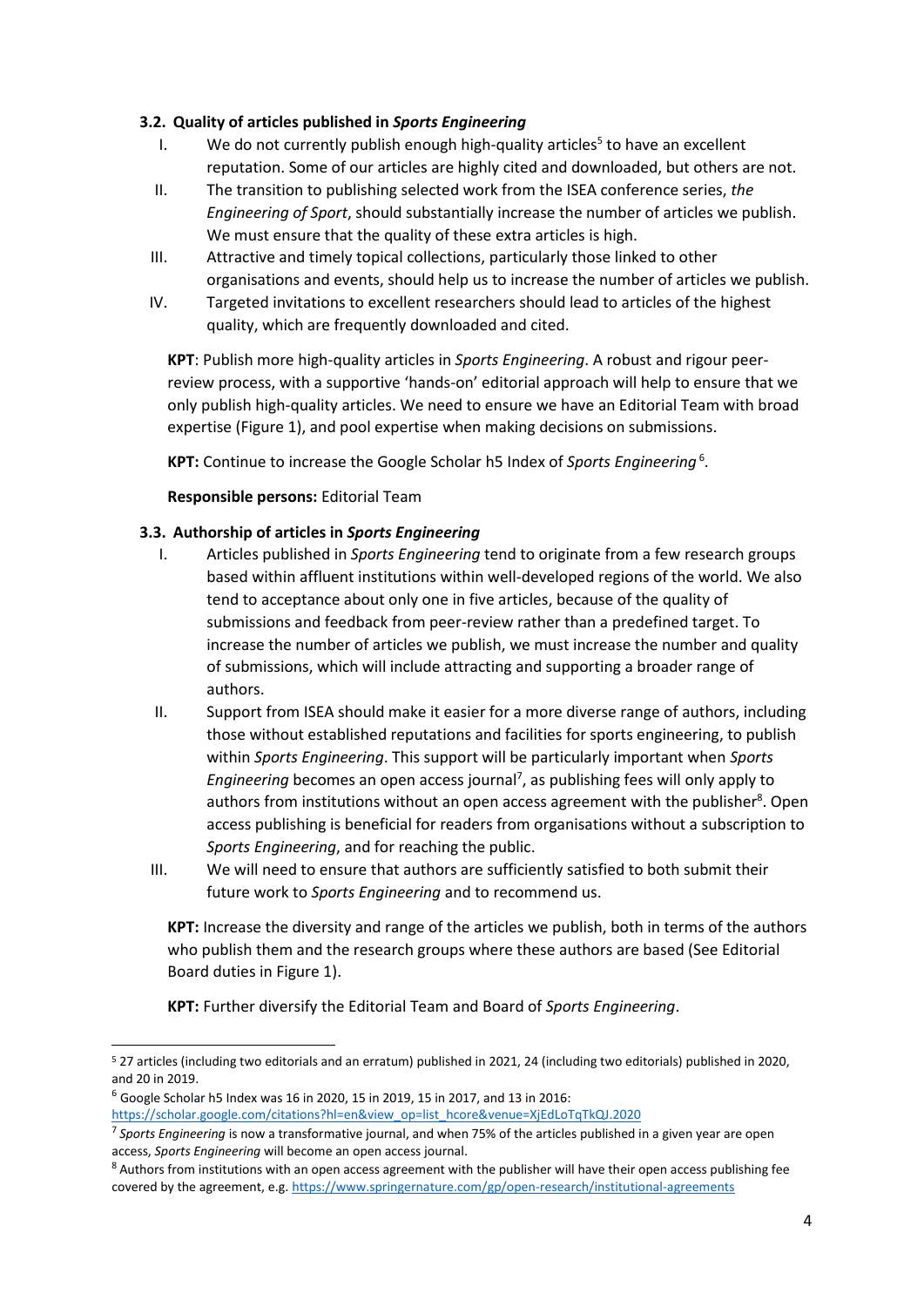**KPT:** Ensure that we have an efficient peer-review process, striking an appropriate balance between academic rigour and scrutiny and the time to the first decision. We will diversity our pool of reviewers, and continually appoint new reviewers.

**Responsible persons:** Editor-in-Chief and ISEA Executive Committee.

#### **3.4. Impact of** *Sports Engineering*

- I. We need to publish work in *Sports Engineering* that brings benefits to society, and this will be easier if we have strong links with the wider sports engineering and technology sector. For example, we should run initiatives like topical collections in collaboration with other organisations, such as governing bodies, businesses and societies with mutual interests.
- II. We should ensure that we have experts from industry engaged with *Sports Engineering*, which could include as authors, reviewers, guest editors and Editorial Team and Board members. Such experts can assist academics in finding the most important, relevant and timely research questions, and they can provide access to large datasets<sup>9</sup> and specialist facilities. When involving industry, we must take appropriate steps to manage conflicts of interest.
- III. We must ensure that the work published in *Sports Engineering* is accessible and easily reproducible, which will include continuing to encourage an 'open science' culture and the use of data and code sharing via online supplementary material. For example, data sharing can be particularly beneficial to researchers working in the area of machine learning.

**KPT:** Increase the number and scope of collaborations that *Sports Engineering* has with other organisations.

**KPT:** Have more experts from industry engaged with *Sports Engineering*, particularly via topical collections and the Editorial Board.

**KPT:** Increase the portion of articles with online supplementary material, to make it easier to reproduce, further or otherwise use the work.

**Responsible persons:** Editor-in-Chief and ISEA Executive Committee.

## **3.5. Reach and readership of** *Sports Engineering*

- I. We must increase our readership, to grow both our size and reach. Some of our articles are highly downloaded, but many are not. We will promote each new article via our Twitter account<sup>10</sup>, and selected articles via our personal LinkedIn accounts. Selected authors will be invited to summarise their paper in a video on our YouTube channel<sup>11</sup>. The ISEA Executive Committee and the wider sports engineering community can assist in promoting *Sports Engineering* and the work we publish, both online and at events.
- II. We will work with our publisher to promote relevant articles around sporting events, and link our topical collections to these events, such as the Football World Cup, the Winter Olympics and the Paralympics.

<sup>9</sup> Sports Engineering could, for example, publish landmark datasets, and invite publications analysing these datasets.

<sup>&</sup>lt;sup>10</sup> @ISEA\_Journal and #ISEA\_Journal

<sup>11</sup> [\(57\) Sports Engineering Journal -](https://www.youtube.com/channel/UCbnQo4mFRUxu8CBR2NgmdGQ) YouTube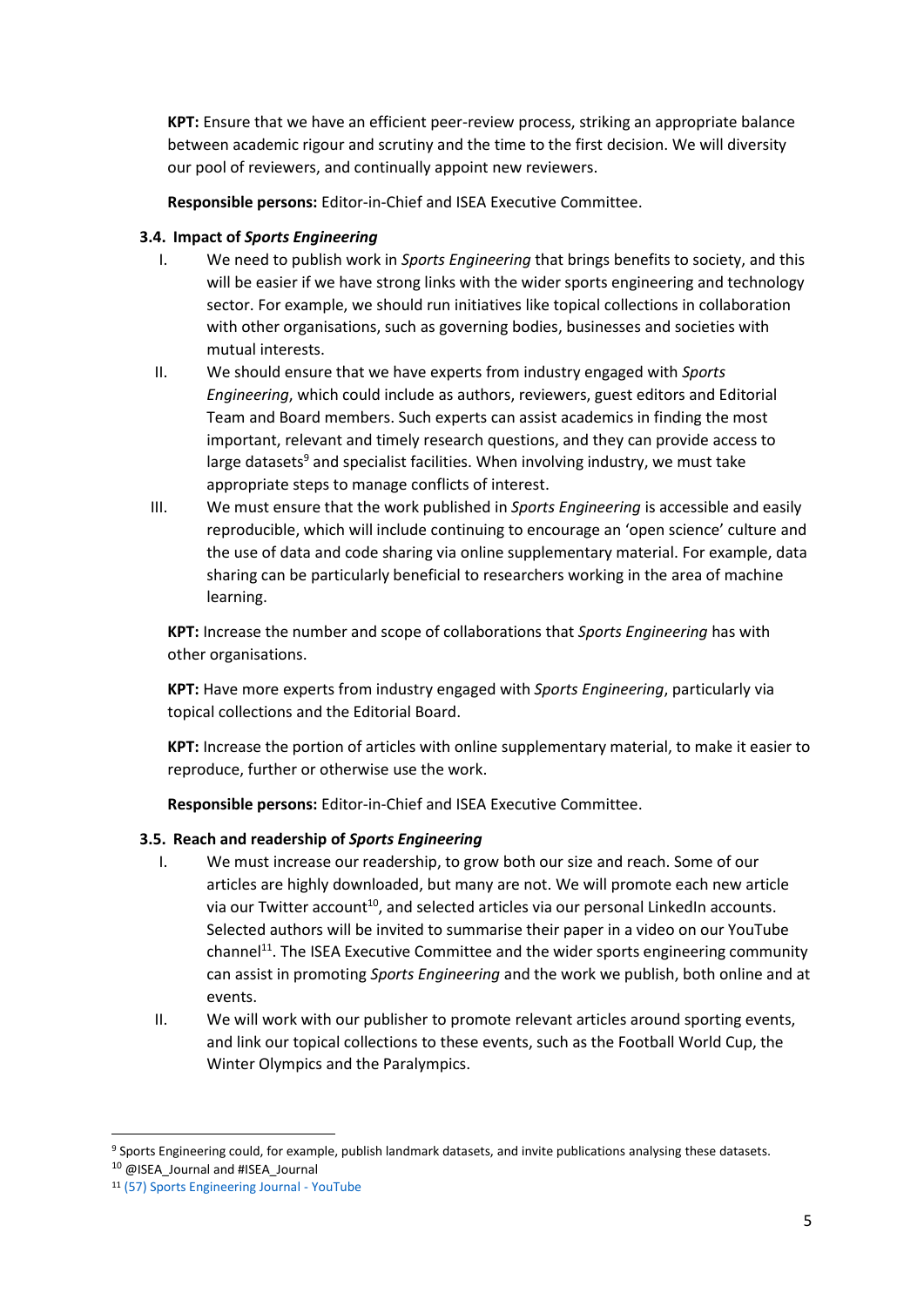- III. We must ensure our authors include high-quality images in their articles, and encourage them to include videos and animations in the online supplementary  $material<sup>12</sup>$ , to assist us in promoting their work.
- IV. We should collaborate with conferences, events and societies to give us opportunity to promote *Sports Engineering* to new audiences, which will include offering prizes.

**KPT:** Increase downloads<sup>13</sup> of all of our articles, including the least popular.

KPT: Increase the portion of open access articles we publish<sup>14</sup>.

**Responsible persons:** Editorial Team and Board, ISEA Executive Committee and the wider sports engineering community.

## **3.6. Sustainability of** *Sports Engineering*

- I. The future of *Sports Engineering* relies on the quality of the Editorial Team and publisher. Without a strong Editorial Team and committed publisher, *Sports Engineering* will not flourish. We must support and nurture our Editorial Team, providing them with appropriate training, personal development and remuneration. We must recruit and support future editorial talent, while planning for changes to the Editorial Team, particularly the Editor-in-Chief.
- II. The ISEA Executive Committee, or a representative, will meet with the Editor–in-Chief well before the end of their term, to discuss their ambitions and plans.
- III. The Editor-in-Chief will meet with each Associate or Assistant Editor well before the end of their term, to discuss their ambitions and plans.
- IV. While we do not necessarily wish to change publisher, we must always be prepared for a change in circumstances.

**KPT:** Make the decision to reappoint, or replace, Editorial Team members well before the end of their term.

**KPT:** Sign a contract with the current, or a new, publisher well before the end date of the previous contract.

**Responsible persons:** ISEA President and Executive Committee.

## **4. Key Characteristics of Author and Editorial Support and Empowerment at** *Sports Engineering*

This section describes the characteristics that we wish *Sports Engineering* to be known by as a journal that publishes high-quality articles. It also outlines the developments in approach that are needed for us to achieve the goals in Section One.

#### **4.1. Support for authors**

We will:

- I. Offer funding to cover open access publishing fees for researchers who do not have the means to do so<sup>15</sup>, which will help in diversifying the articles we publish.
- II. Seek to lead the sector in ensuring that the decisions we make concerning research ethics align with our values as leaders in sports engineering. ISEA will include a statement on research ethics on their website.

<sup>&</sup>lt;sup>12</sup> Encouragement from editors on a case-by-case basis, as opportunities arrive.

<sup>13</sup> Total downloads were 118k in 2021, 92k in 2020, 69k in 2019, 58k in 2018, 50k in 2017 and 36k in 2016.

<sup>14</sup> Promoting institutional open access agreements with the publisher should help.

<sup>15</sup> Journal Open Access Publishing Award – [International Sports Engineering Association](https://www.sportsengineering.org/journal-open-access-publishing-award/)